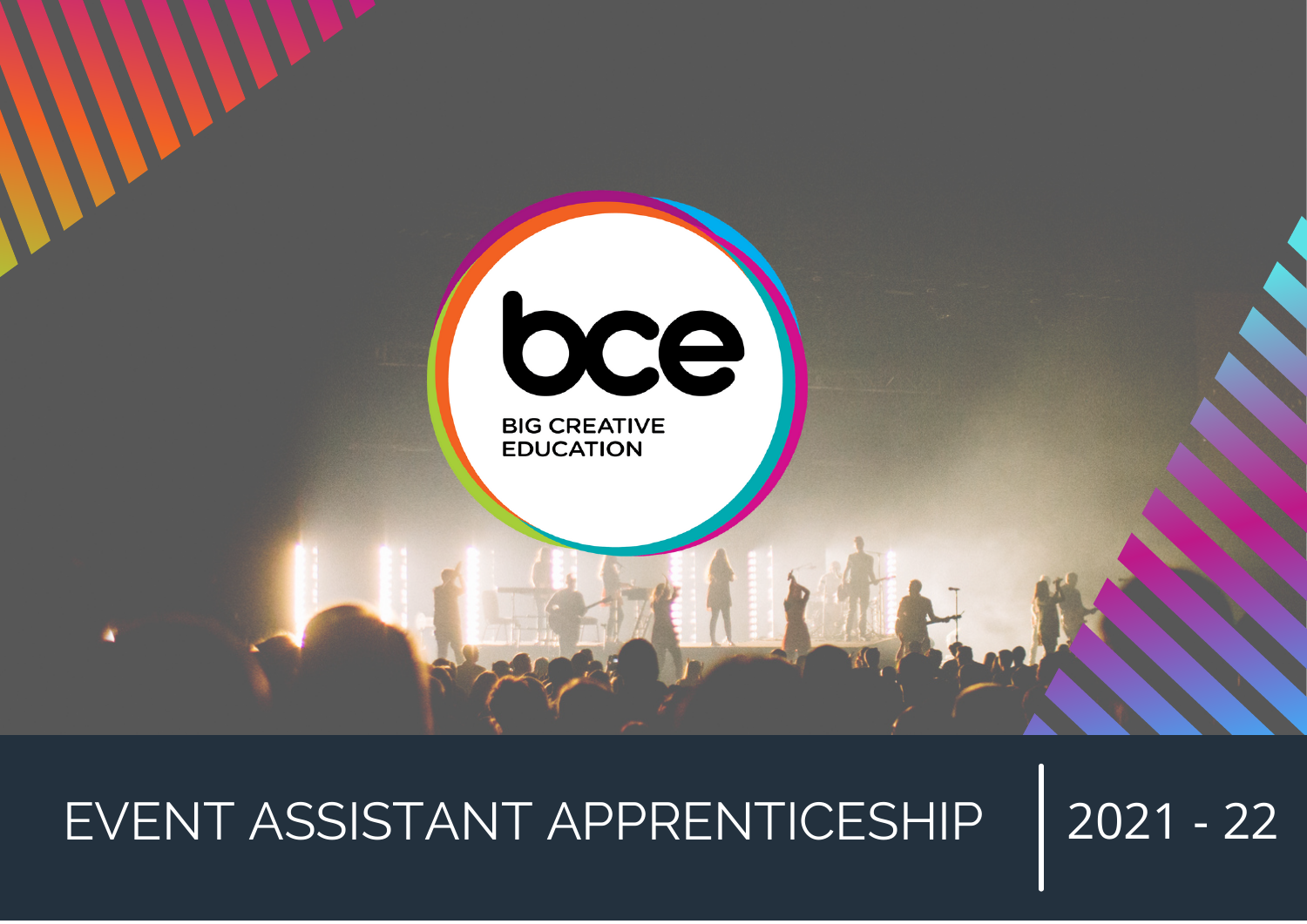# **WELCOME**

Welcome to Big Creative Education and your Advanced Apprenticeship.

Your admission to this creative apprenticeship is evidence of BCE's confidence in your potential as a creative professional in your chosen field, as well as recognition of your hard work and passion demonstrated throughout your application.

BCE is committed to giving you the very best creative apprenticeship possible, as well as opening the doors to a successful career in your chosen industry. You will find that the combination of our staff, off the job training and industry work placement will provide for an active, exciting and rewarding experience as an apprentice.

This induction pack is designed to give you all the information that you will need while you are studying with BCE. Please keep it safe and refer to it for any information you may require. In order for you to gain the maximum benefit from your course, it is essential for you to understand all the information provided in this pack. We are very happy that you are starting your new career with us and will do all that we can to help you succeed!

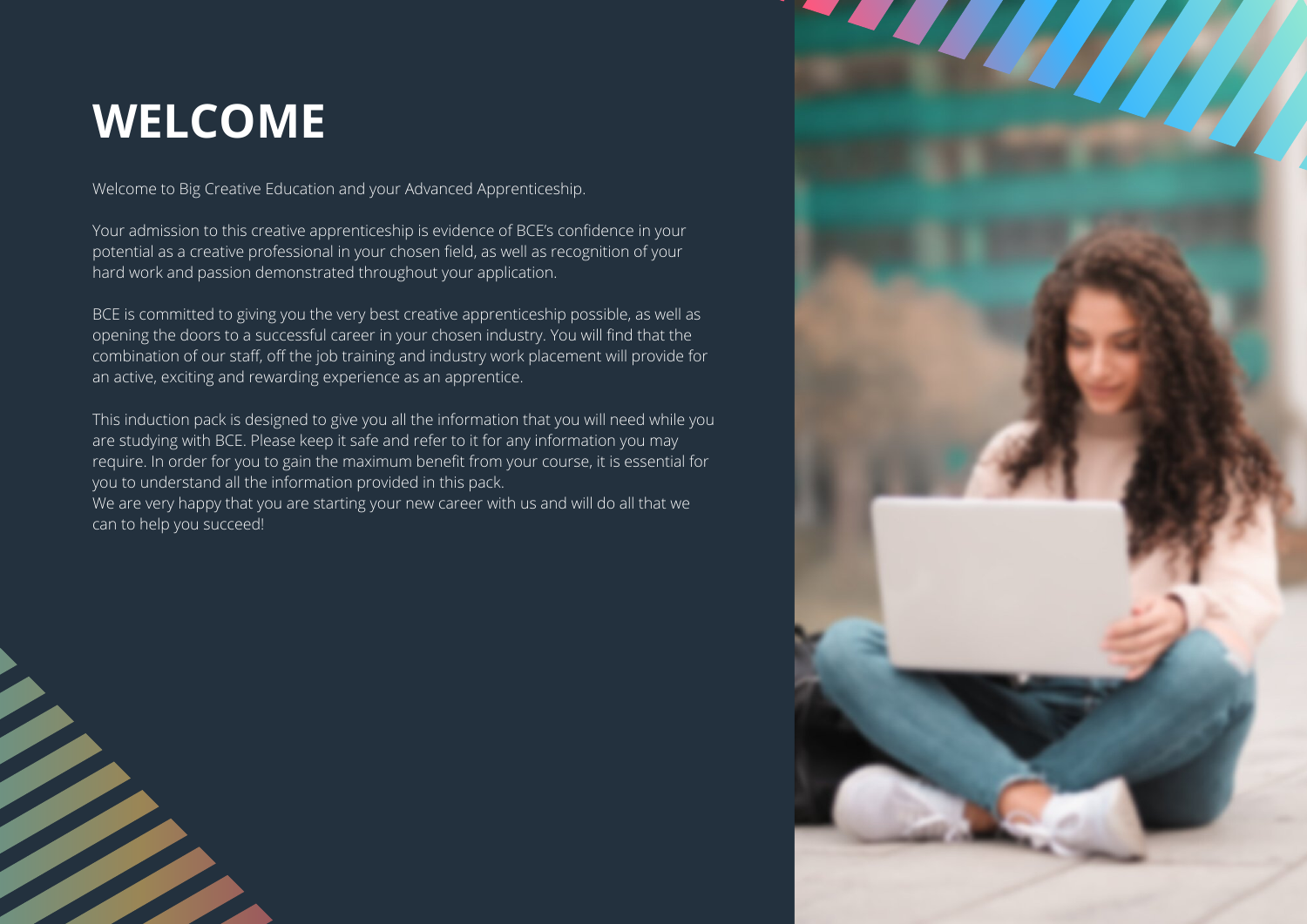# **Who are BCE?**

BCE provides opportunities for young people wishing to work in the creative industries. Our courses are all led by industry professionals with years of experience, giving you the experience and knowledge that you would gain actually working in the industry

# **Our Location**

Creative Works 7 Blackhorse Lane **Walthamstow** London E17 6DS

# **Structure of your Apprenticeship**

An apprenticeship is a mix of on-the-job learning in the workplace (through your employment) and formal off-the-job training (delivered by BCE) with the opportunity to practise these new skills in a real work environment. The Digital Marketer Apprenticeship is assessed through a framework known a a standard. This standard had been designed and endorsed by employers in the Digital Marketing industry to develop the skills, knowledge and behaviours you need to be successful in the sector.

The programme lasts for 15 months and is made up of two key areas:

- **.** On Programme Assessment
- **•** End Point Assessment

This part of the assessment process will focus on months 1-12 of your apprenticeship and will consist of:

1. Gathering a portfolio of evidence in the workplace that covers the skills and behaviours of standard. You will do this with the support of your assessor and workplace line manager and will be assessed through monthly assessment visits in your workplace

2. Participating in training sessions to complete the knowledge modules and professional qualification. This will be assessed through online distance learning

# **End Point Assessment**

Once you have achieved the qualifications, completed 12 months in employment and have gathered sufficient evidence for your summative portfolio (assessed against the Standard), you will be eligible to start End Point Assessment (known as the Gateway).

End Point Assessment will take place through an independent assessment provider, although we will fully support you through the process

End Point Assessment will consist of:

- Submitted summative portfolio
- Live event case study Completed in the last three months of your apprenticeship
- Professional discussion An end point assessment panel
- will question you on areas of your live event case study and summative portfolio evidence that meets the standard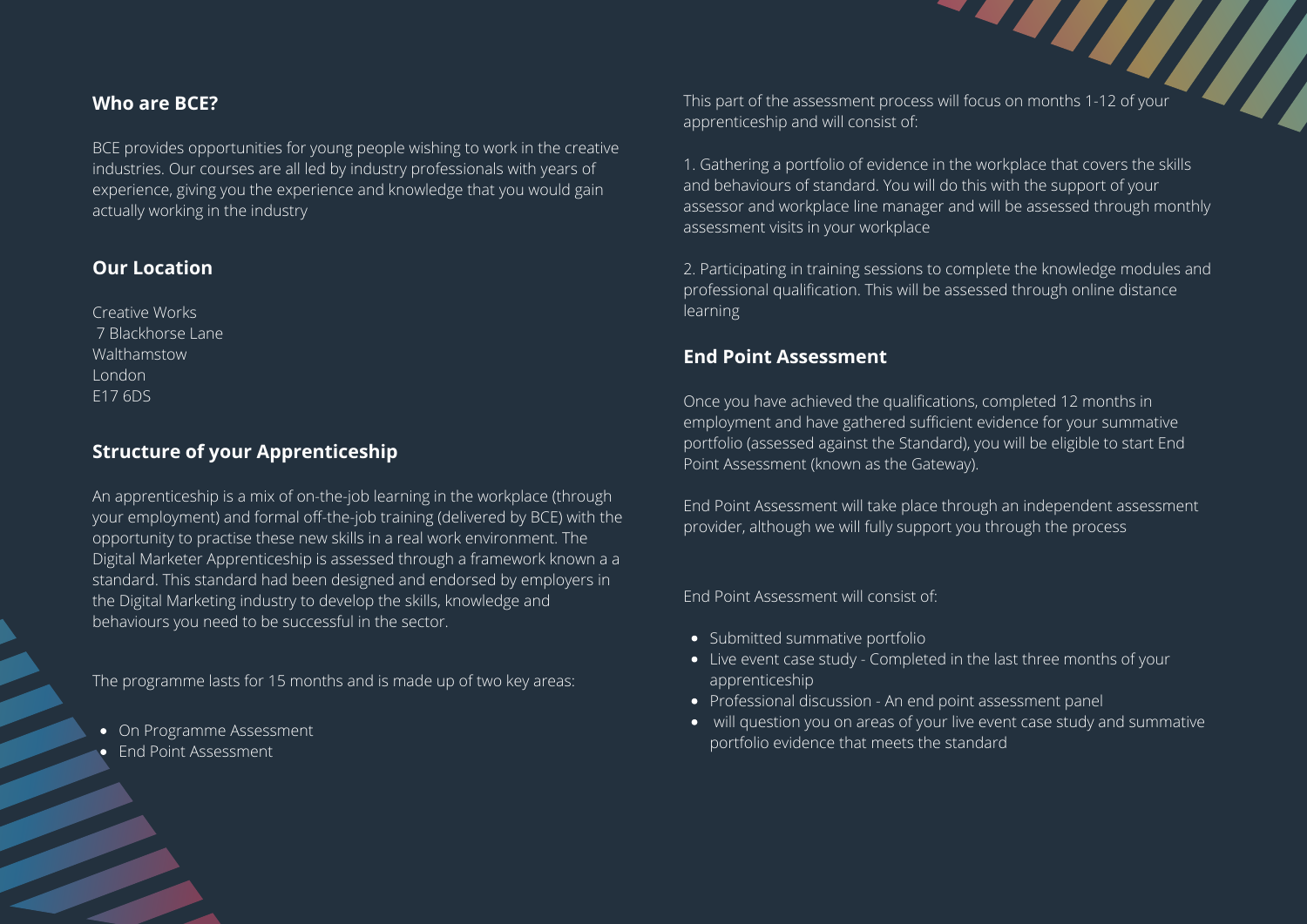# **Off the job training at BCE:**

All apprentices are required to complete a total of 20% of their apprenticeship completing off the job training within their working week.

This is the equivalent of four days in the workplace and 1 day for attending tutorials, completing assignments or other learning activities outside of your day to day tasks at work.

#### **OFF THE JOB TRAINING**

![](_page_3_Figure_4.jpeg)

#### **Group tutorials & Industry master classes:**

For two days per month there will be online group tutorials with a tutor. This will form the core of the off the job training and support you through your knowledge modules and professional qualification. They will also give you the opportunity to meet with your fellow apprentices on the course and share experiences

On occasions there will be an industry guest from the sector. This will give you a chance to asks questions and gain a unique insight into working in the industry

#### **Online distance learning:**

As part of the tutorial sessions you will be set tasks and assignments to complete which will be accessed through Google Classroom. This work can be accessed remotely and time spent on completing the online tasks will be factored into your off the job training time allocation

# **Other forms of off the job training:**

There will also be opportunities to learn and develop new skills and knowledge in your workplace that can also be counted as off the job training. Examples of this can be shadowing or receiving mentoring from existing staff, attending internal // external training courses

#### **Workplace assessment:**

In the workplace your work coach will work with you and your employer to help you develop the relevant skills and knowledge in your job role.This forms the on the job training and is a vital component for End Point Assessment.

You will need to demonstrate how you have developed these skills in your job role by gathering evidence of completing work tasks/projects. Your work coach will support you through this process but it is vital that you take responsibility for collecting the evidence

#### **Off the Job Training Schedule**

The off the job allocation is broken down into monthly blocks that total 30 Hrs per month. This will be factored into your contracted working hours as follows:

| Full day online tutorials - 13.5hrs                                                                                                                     | Two Tues per month                          |
|---------------------------------------------------------------------------------------------------------------------------------------------------------|---------------------------------------------|
| Online learning (completing assignments)<br>- approx 13.5hrs                                                                                            | Time factored into<br>monthly work schedule |
| Developing skills & knowledge in the<br>workplace (mentoring // shadowing //<br>training courses) - makes up remaining<br>hrs to total 30hrs that month | Time factored into<br>monthly work schedule |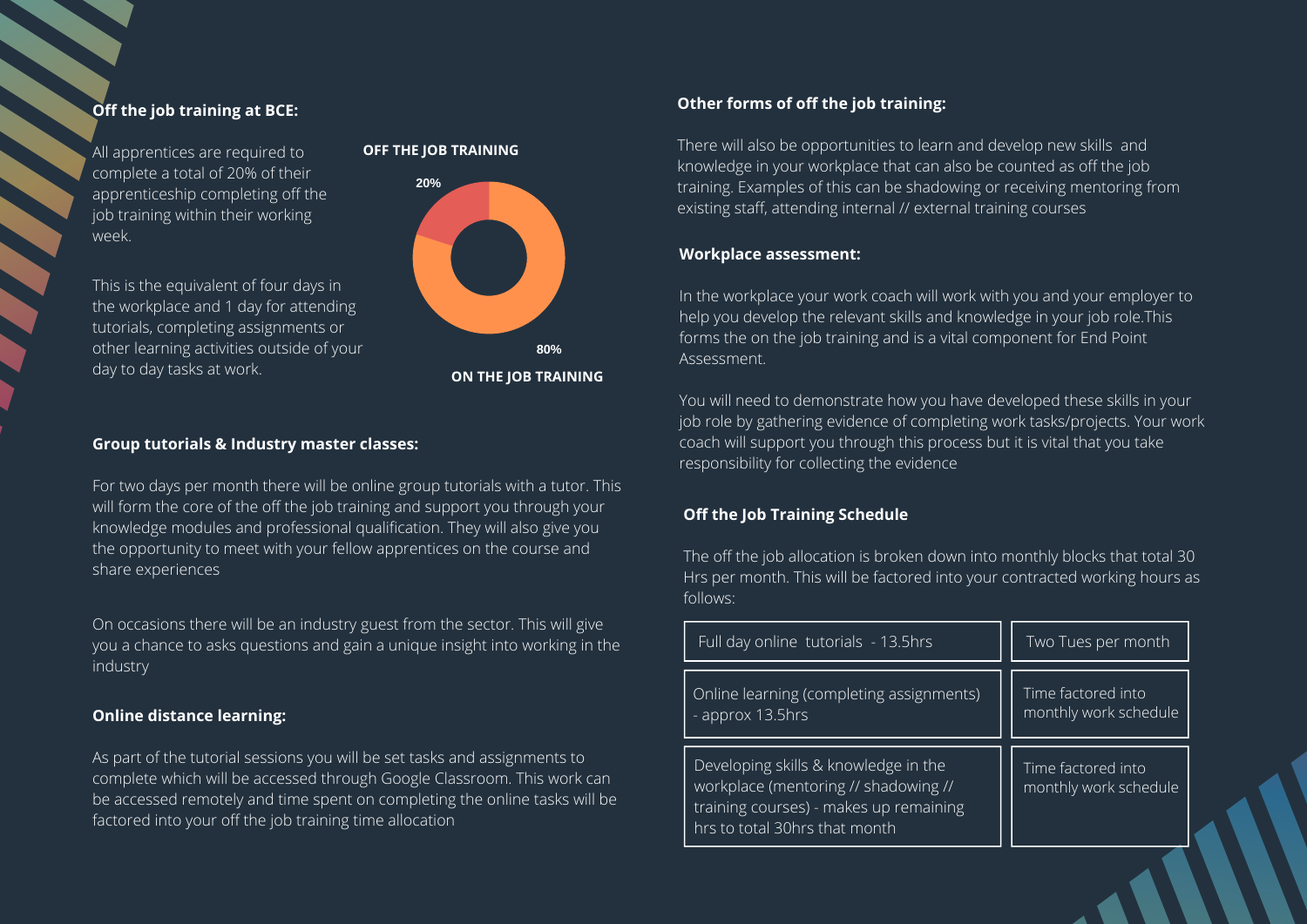#### **12 week Progress Reviews**

To help support the employer and apprentice through the programme and monitor the apprentice's progress, there will be 12-week progress review meetings. These will take place in the workplace and will be conducted by the apprentice's assessor. The assessor will speak with the apprentice and their line manager and discuss areas such as\

# **Starting Your Apprenticeship**

Soon after starting your new job role, you will visited in your workplace by a work coach, who will be assigned to you for the duration of your apprenticeship. During this visit they will introduce you to all the requirements, systems and learning aims of the apprenticeship and work with you and your employer to put in place your learning plan to enable you to complete your apprenticeship programme.

#### **Apprenticeship Staff**

Work Coach - Your work coach will maintain regular contact with you and your workplace to undertake regular progress and assessment meetings to help you gather the evidence for your portfolio. They will be the link between your employer and BCE and be your main point of contact for the apprenticeship. It will be their job to monitor your progress at work and ensure that your employer is providing relevant activities and support in the workplace to achieve your apprenticeship.

Tutor - Your class tutor is responsible for teaching the important skills and industry knowledge that underpins your job role which forms your 'off the job training. They will guide you through various knowledge modules and qualifications that you will need to successfully achieve your apprenticeship. All BCE tutors are active professionals in the industry and are able to bring years of experience into the teaching of the qualification.

Alongside this they may bring in guest speakers to provide valuable industry insight and advice on what is crucial to your chosen industry and broaden your network of contacts.

Course Manager - The course manager is responsible for the overall management of your apprenticeship course, from classrooms, tutors to work coaches and disciplinary procedures.

Employer Engagement Team - You should already be well acquainted with the BCE employer engagement team, as they are responsible for sourcing placements and arranging interviews for apprentices, as well as preparing you for interviews and employment. The main role of the team is to match the skills and interests of apprentices with the needs and requirements of employers.

#### **Student Services**

Student welfare is of utmost importance to us and should you feel you need help or guidance please don't hesitate to approach our Student Services team for help. An apprenticeship can be a difficult period for some and we have helped many apprentices through issues affecting their experience. So as a member of our student body, you can access a our Student Services team who can help you with the different challenges that you may face. If you are confused about our systems, worried about what to do in a difficult situation at work, or dealing with a difficult personal situation – whatever the situation, we have staff members at hand to provide you with the support you may need

If you need to contact Student Services for any reason please email:

student.services@bigcreative.education Student Services Manager: Elaine Smith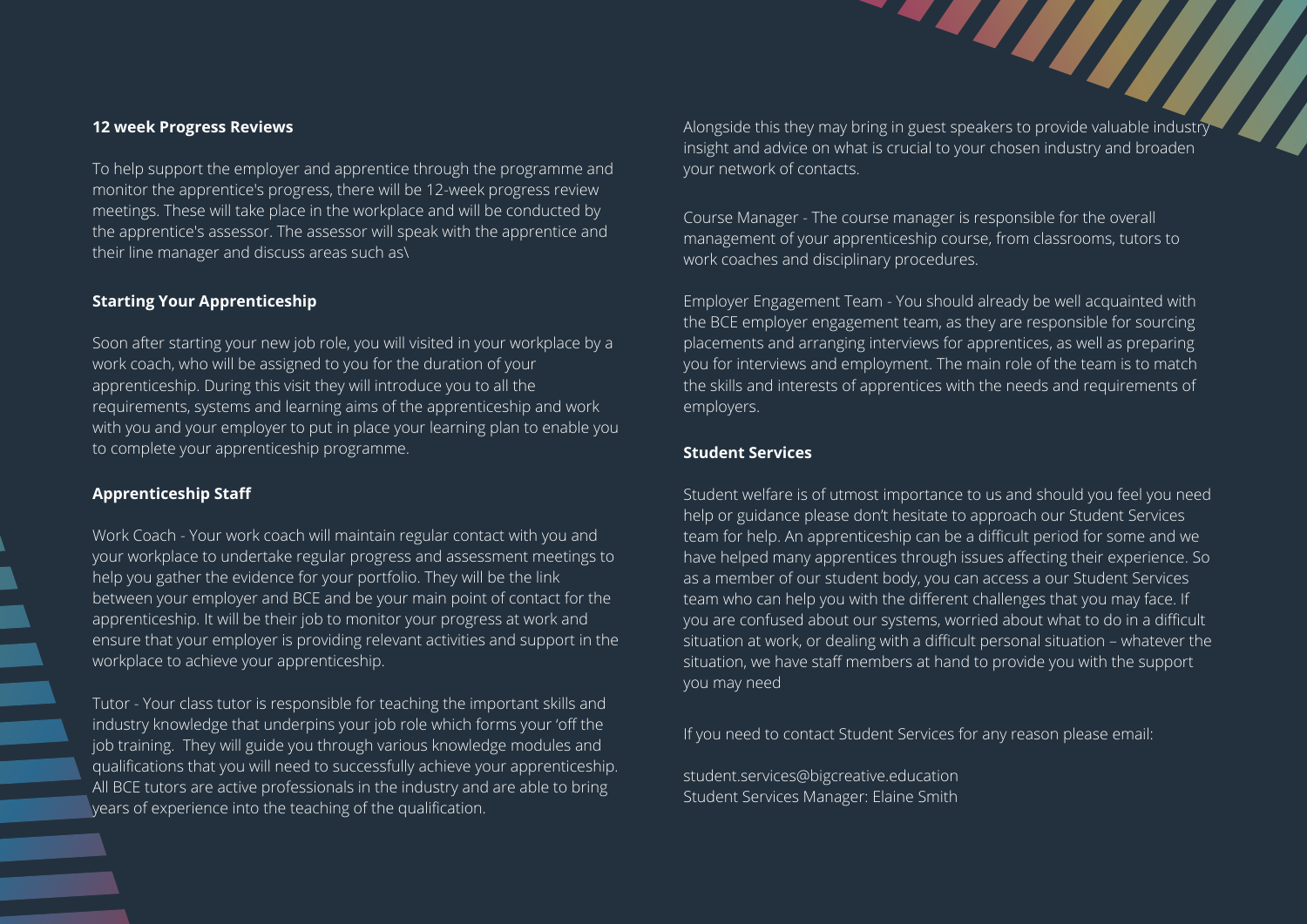#### **Policies for learners**

All apprentices are expected to adhere to and follow BCT's learning and behaviour policy. Failure to do so may result in disciplinary action within BCT or with your employer, and even termination of your

position on the apprenticeship. Please ensure you are familiar with the rules and expectations that we have for our apprentices.

#### **Attendance**

Whilst you are on the apprenticeship it is prerequisite that you attend all of your training sessions (whether online or at the BCE campus) as your employer is paying for you to attend. Good attendance and timekeeping are essential if you wish to gain and keep a job and

reflect a positive attitude to work. No employer will keep a member of staff who is unreliable and we will inform your employer if you are late or absent without authorisation.

Persistent absence and poor timekeeping will not be tolerated and will result in you losing your place on the course and work placement.

# **Timekeeping**

Whilst you are in training or work placement we will treat you as though you are employed. Consequently you are expected to attend all training sessions and be on time (whether online or at the BCE campus).

If you are going to be late or unable to attend any session you must contact your tutor and assessor to explain why.If you are unable to attend it is your responsibility to catch up on the work you missed

#### **Illness and authorised absence**

We understand that occassionally people are ill or need to be away for other reasons and require time off from their training course.

Should this happen then you should contact your tutor and assessor with as much notice as possible.

#### **Behaviour and attitude**

Whilst you are on your training course you will meet other trainees from a variety of different backgrounds and abilities. You are expected to be respectful of others at all times.

Treat off the job training days (class days) as work days If attending the college dress appropriately and behave in a professional manner. Disruptive behaviour and unauthorised use of computers or other devices at work or at the BCE campus is inappropriate and is not acceptable Durning taining sessions at the BCE campus mobiles and other devices will be turned off except for breaks

#### **Plagiarism**

It is considered serious malpractice to plagiarise information and include in your assignments as your own research, work or opinion. You may be disqualified from your course if plagiarism is discovered in your submitted assignments and you will no be able to complete the apprenticeship.

Where you are using externally sourced information and research ensure that you reference the source and include a link to the relevant website. If you are unsure about how to do this or if something you have done constitutes as plagiarism, do not leave it to chance – ask your tutor or assessor for advice. Regardless of intention, plagiarism will always be considered as serious malpractice.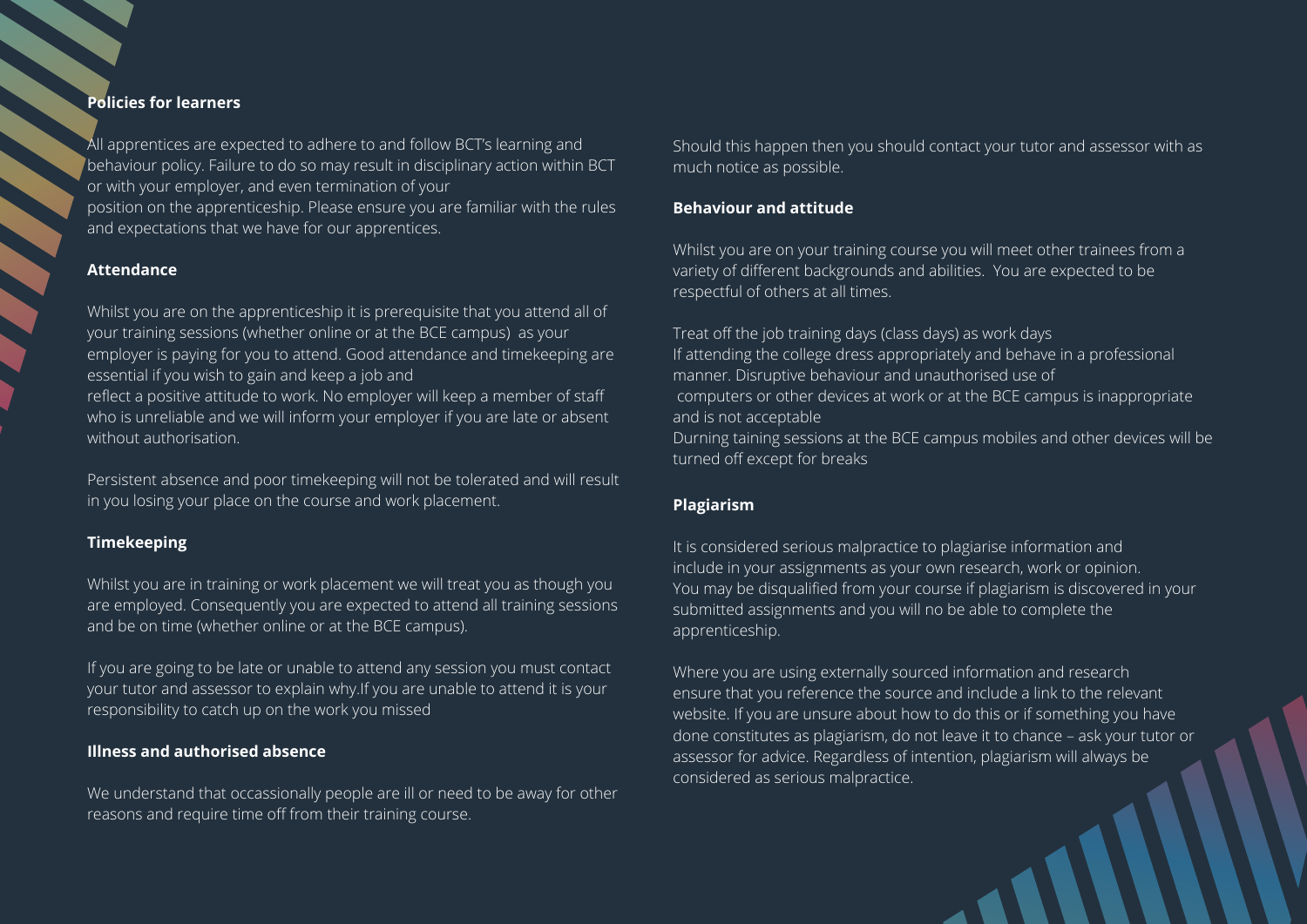# **Disciplinary procedure**

Good discipline is essential for effective training and you are expected to act in a reasonable and disciplined manner at all times. Persistent or serious misconduct will lead to disciplinary action being taken. The standard procedure is as follows:

- Your tutor / assessor will discuss the problem with you.
- You will be given one formal verbal warning.
- You will be given a formal written warning.
- You will be suspended from the programme and referred to the Course Manager.

If misconduct still persists, then you may be terminated from the training programme without further notice. In the case of gross misconduct (e.g. acts of violence, weapons, theft, drugs, racism, sexism, harassment, intimidation etc.) trainees will be instantly terminated from the programme without recourse to the above procedure. If you are on a work placement, then the disciplinary procedure of the employer will apply.

# **Exit and Aftercare**

You will be told the end date of the course during your induction. However should you decide that you wish to leave the course prior to this date for any reason then please let us know so that we can ensure that you are given the correct help and advice as to what options are available to you If you need any additional assistance either prior to leaving or after you have left then do not hesitate to ask. All students are entitled to a written reference from BCT.

# **BCT Policies**

BCT Policies<br>BCT takes its learners and staff safety very seriously and operates on strict procedures when it comes to ensuring our students and staff work in a safe environment. Below are the policies that are in operation at BCT training, en sure you are familiar with them. On your first day of class you will receive an induction that will further familiarise you with BCT's policies.

# **Health and Safety**

We regard your welfare, health and safety as very important. Please ensure that you:

- Read and obey all the notices concerning safety
- Report any hazards or dangers which you see to a member of staff
- Report any defects in facilities or equipment to a member of staff
- Report any accidents which befall you to your course tutor and ensure that they are entered in the accident book which is held by your first aider
- Read your employers health and safety policy
- Comply with all health and safety requirements of your placement provider

Details of your first aider will be given during your health and safety induction.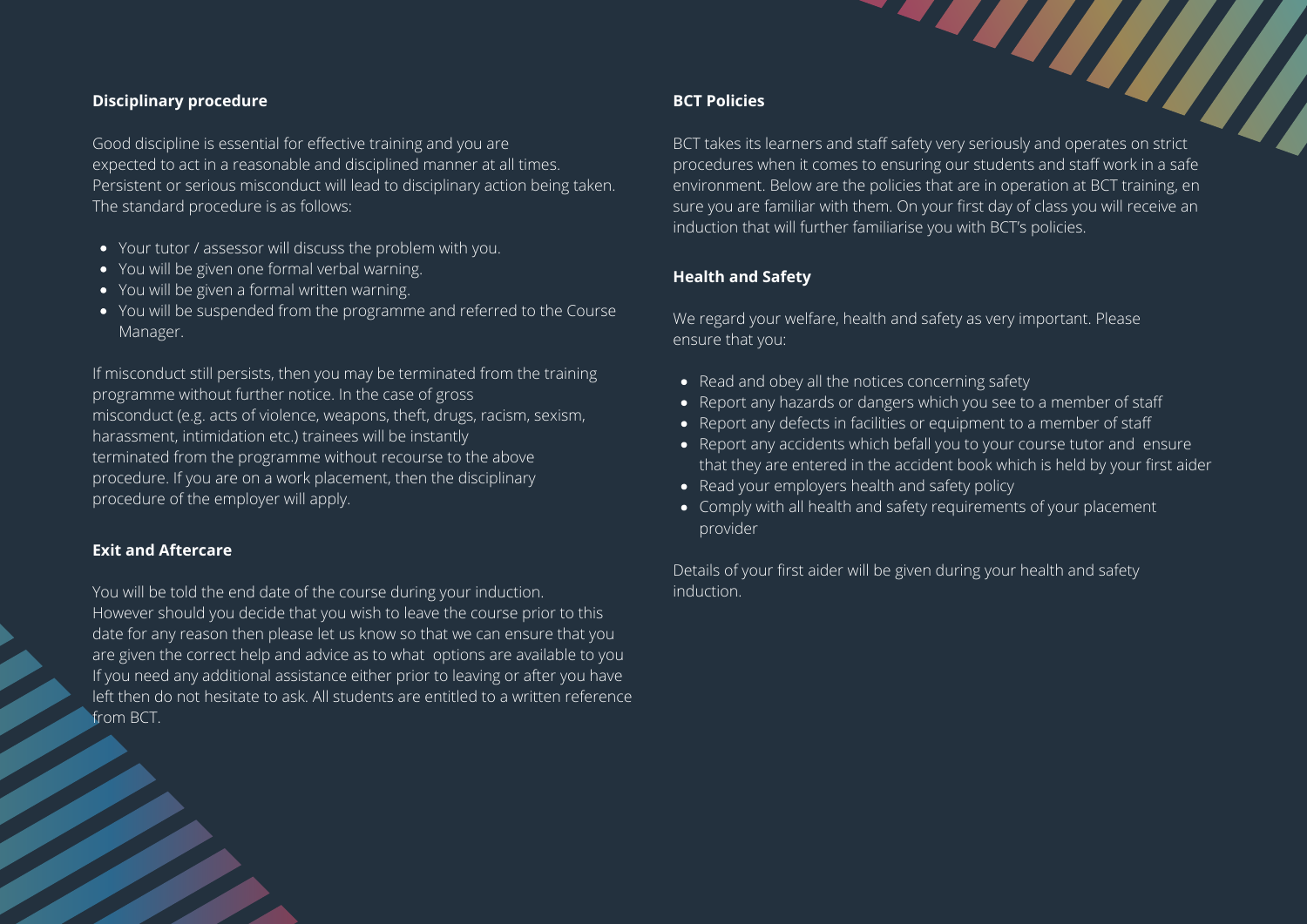# **Fire**

In the event of a fire, leave the building in an orderly fashion by the nearest exit and assemble in designated assembly point. Wait there until a roll call has been taken and you are given further instructions. Under no circumstances must you stop to collect your personal belongings or make any attempt to re-enter the building unless you are given permission to do so.

# **Equality and diversity**

We are committed to ensuring that we provide equal opportunities for everyone. You will take part in the BCT equal and diversity induction in the first few days of your training. A full copy of our equality and diversity policy will be given during induction and looked at during our equality and diversity sessions.

# **Safeguarding & British Values**

BCE's safeguarding policy is one which provides clear direction to staff and others about expected behaviour when dealing with safeguarding issues. An effective policy also makes explicit BCT's commitment to the development of good practice and sound procedures. This ensures that safeguarding concerns, referrals and monitoring may be handled sensitively, professionally and in ways which support the needs of the learner. Parents, carer's or other interested parties can obtain a copy of this safeguarding policy on request. It can also be accessed through the Big Creative Website: http://www.bcepolicies.com/public-documents/

BCE promotes British Values and creates a space for free and open debate and proactively encourages mutual respect amongst different student communities. Awareness of these values are implemented throughout the course content.

# **E-Safety**

The internet and mobile technology exposes users to potential risks. You will receive an e-safety awareness session to raise your awareness of these risks and you will need to sign the acceptable user policy for the BCT Campus.

i) Social networking: Social Networking sites, like employers often monitor Facebook, Instagram and Linked In, it is important that you set appropriate privacy measures and ensure your public profile will not jeopardise your job. It is also important to know how to stay safe online and what to do if you feel bullied or someone is being inappropriate towards you. You should not upload any inappropriate images of yourself or friends to any social networks or reveal your identity to anonymous users online.

ii) Cyber bullying: Cyber bullying is when people harass or threaten someone online or via mobile phone and other devices. Please report any instances of cyber bullying or inappropriate contact to the IT staff at the BCT Campus

#### **Appeals Procedure**

If you feel an unfair assessment judgement has been made against you have the right to appeal against the decision. The main reasons for an appeal are likely to be:

• Apprentice does not understand why they are not yet regarded as competent, because of unsatisfactory feedback from the Tutor/ Assessor

• Apprentices believe they are competent and that the Tutor/ Assessor has misjudged them, or has failed to utilise some vital evidence